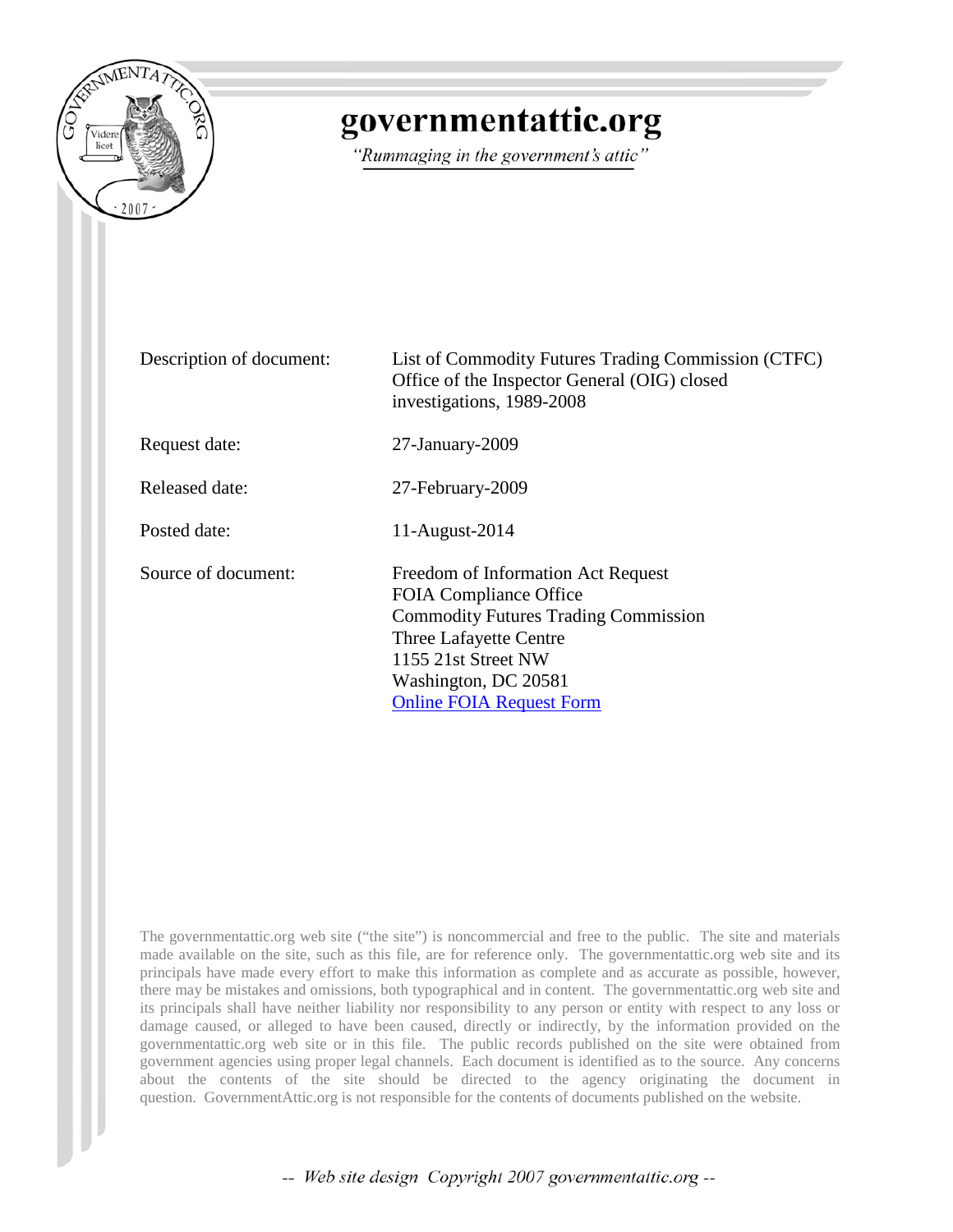## **U.S. COMMODITY FUTURES TRADING COMMISSION**



Three Lafayette Centre 1155 21st Street, NW, Washington, DC 20581 Telephone: (202) 418-5110 Facsimile: (202) 418-5522 www.cftc.gov

Office of the Inspector General

February 27, 2009

In response to your letter of January 27, 2009, received by the Freedom of Information Office on February 17, 2009 (tracking  $\#$  09-0058), I am providing you with a redacted copy of the Office of the Inspector's General (OIG) listing of all closed OIG investigations. I am providing you this information by email which is the most efficient means for addressing your request.

The Office of the Inspector's General semiannual reports which can be found at http://www.cftc.gov/aboutthecftc/oig.html contains information about our activities should you wish to learn more about this OIG.

Sincerely,

Systet

Tony Baptiste Assistant Inspector General for Auditing

Attachment: Redacted Copy of Listing of Closed Investigations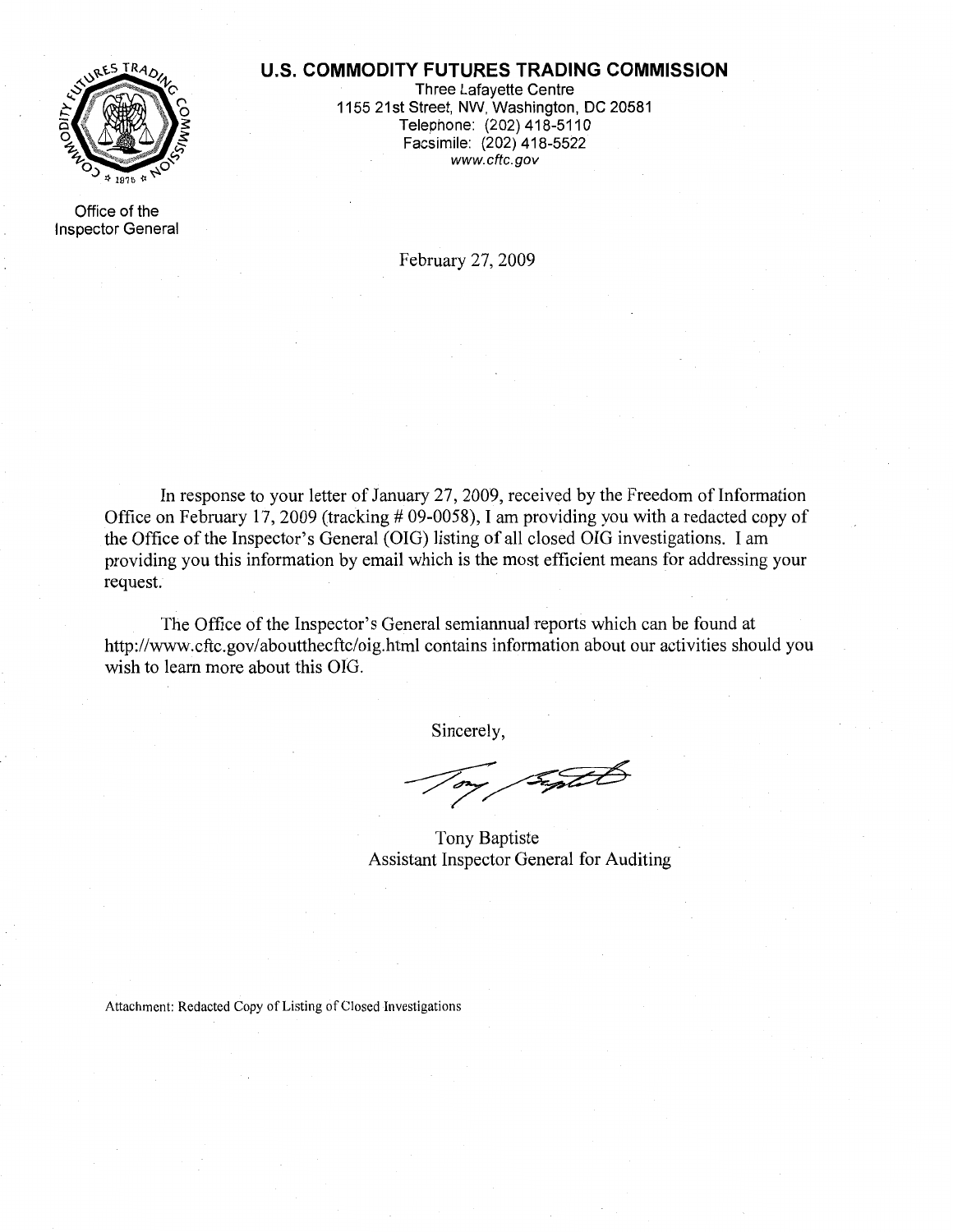| File<br>Number        | <b>Subject Last Name</b>     | <b>Subject First</b><br>Name | <b>Report Date</b>   | Title                                                   | <b>Other Concerned</b><br>Persons | Organization                 | <b>Cross Reference</b> | Referral |  |
|-----------------------|------------------------------|------------------------------|----------------------|---------------------------------------------------------|-----------------------------------|------------------------------|------------------------|----------|--|
|                       |                              |                              |                      |                                                         |                                   |                              |                        |          |  |
| -89-1                 | <b>xxxxx</b>                 | <b>XXXXX</b>                 | 02/06/89             | Abuse of Travel Bonus Points                            |                                   | <b>XXXXX</b>                 |                        |          |  |
| $-90-1$               | <b>XXXXX</b>                 | <b>XXXXX</b>                 | 06/06/90             | Possible Leak of Non-Public Information to the Industry |                                   | <b>XXXXX</b>                 |                        |          |  |
| $-91-1$               | <b>XXXXX</b>                 | <b>XXXXX</b>                 | 04/04/91             | U.S. Government Check                                   |                                   | <b>XXXXX</b>                 |                        |          |  |
| $-91-2$               | <b>xxxxx</b>                 | <b>XXXXX</b>                 | 07/18/91             | Leak of Weather Data -- xxxxx                           |                                   | <b>XXXXX</b>                 |                        |          |  |
| $-91-3$               | <b>XXXXX</b>                 | <b>XXXXX</b>                 | 12/05/91             | Intergovernmental Personnel Act                         |                                   | <b>XXXXX</b>                 | <b>XXXXX</b>           |          |  |
| -91-4                 | Undefined                    |                              | 11/15/91             | <b>CFTC Aided &amp; Abetted xxxxx</b>                   | <b>XXXXX</b>                      | <b>XXXXX</b>                 |                        |          |  |
| $-92-1$               | <b>XXXXX</b>                 | <b>XXXXX</b>                 | 01/02/92             | Conflict of Interest in Hiring of xxxxx                 |                                   | <b>XXXXX</b>                 |                        |          |  |
| $-92-2$               |                              |                              | 08/12/92             | Possible information Leak                               |                                   | <b>XXXXX</b>                 |                        |          |  |
| $-92-3$               | <b>XXXXX</b>                 | <b>XXXXX</b>                 | 05/13/92             | Car Pool Violation                                      | <b>XXXXXX</b>                     | <b>XXXXX</b>                 |                        |          |  |
| $-93-1$               | <b>XXXXX</b>                 | XXXXX                        | 05/25/93             | <b>Worker's Compensation Claims</b>                     |                                   | <b>XXXXX</b>                 | <b>XXXXX</b>           |          |  |
| $-93-2$               | xxxxx                        | <b>XXXXX</b>                 | 05/25/93             | Misuse of government property                           | <b>XXXXX</b>                      | <b>XXXXX</b>                 |                        |          |  |
| $-93-3$               | <b>XXXXX</b>                 | <b>XXXXX</b>                 | 08/25/93             | Misuse of government property                           | <b>XXXXX</b>                      | <b>XXXXX</b>                 |                        |          |  |
| $-93-4$               | <b>XXXXX</b>                 | <b>XXXXX</b>                 | 07/16/93             | Abuse of working hours                                  |                                   | <b>XXXXX</b>                 |                        |          |  |
| $-93-5$               | <b>XXXXX</b>                 | <b>XXXXX</b>                 | 09/30/93             | Abuse of Authority                                      |                                   | <b>XXXXX</b>                 |                        |          |  |
| $-93-6$               | <b>XXXXX</b>                 | <b>XXXXX</b>                 | 08/05/93             | Ethics Rules - Seeking Outside Employment               |                                   | XXXXX                        |                        |          |  |
| -94-1                 | <b>XXXXX</b>                 | <b>XXXXXX</b>                | 12/06/93             | <b>CFTC Employees Targeting of XXXXX</b>                |                                   | <b>XXXXX</b>                 |                        |          |  |
| $-94-2$               | <b>XXXXX</b>                 | <b>XXXXX</b>                 | 04/01/94             | Unauthorized Use of Space                               |                                   | <b>XXXXX</b>                 |                        |          |  |
| $-94-3$               | <b>XXXXX</b>                 | <b>XXXXX</b>                 | 05/02/94             | Hotline - Unauthorized outside employment               |                                   | <b>XXXXX</b>                 |                        |          |  |
| $-94-4$               | Undefined                    |                              | 06/16/94             | Payment of Bar Dues for Employees                       |                                   | <b>XXXXX</b>                 |                        |          |  |
| $-94-5$               | <b>xxxxx</b>                 | <b>XXXXX</b>                 | 06/09/94             | Retaliation towards an Employee                         | <b>XXXXX</b>                      | <b>XXXXX</b>                 |                        |          |  |
| -94-6                 | <b>XXXXX</b>                 | <b>XXXXX</b>                 | 08/12/94             | Use of non-public information                           |                                   | <b>XXXXX</b>                 |                        |          |  |
| $-94-7$               | <b>XXXXX</b>                 | <b>XXXXX</b>                 | 08/22/94             | Misuse of annual leave                                  |                                   | XXXXX                        |                        |          |  |
| $-94-8$               | <b>XXXXX</b>                 | <b>XXXXX</b>                 | 08/30/94             | <b>Recruitment Violation</b>                            |                                   | <b>XXXXX</b>                 |                        |          |  |
| $-95-1$               | <b>XXXXX</b>                 | <b>XXXXX</b>                 | 11/18/94             | <b>Improper Promotions</b>                              | <b>XXXXX</b>                      |                              |                        |          |  |
| $-95-2$               | <b>XXXXX</b>                 | <b>XXXXX</b>                 | 02/28/95             | <b>Preferential Treatment</b>                           | <b>XXXXX</b>                      | <b>XXXXX</b><br><b>XXXXX</b> |                        |          |  |
| $-95-3$               | xxxxx                        | <b>XXXXX</b>                 | 03/14/95             | Improper Detail to the White House                      |                                   | <b>XXXXX</b>                 |                        |          |  |
| $-95-4$               | <b>xxxxx</b>                 | <b>XXXXX</b>                 | 04/26/95             | Whistleblower Protection                                | <b>XXXXX</b>                      | <b>XXXXX</b>                 | <b>XXXXX</b>           |          |  |
| $-95-5$               | <b>XXXXX</b>                 | <b>XXXXX</b>                 | 07/28/95             | <b>Conduct of XXXXX Case</b>                            |                                   | <b>XXXXX</b>                 |                        |          |  |
| $-95-6$               |                              |                              |                      | <b>Recruitment Violation</b>                            |                                   |                              |                        |          |  |
| $-95-7$               | <b>XXXXX</b>                 | <b>XXXXX</b>                 | 09/06/95             |                                                         | XXXXX                             | <b>XXXXX</b>                 |                        |          |  |
| $-97-1$               | <b>XXXXX</b>                 | <b>XXXXX</b>                 | 10/06/95             | <b>Conversion of Resources</b>                          |                                   | <b>XXXXX</b>                 |                        |          |  |
| $-97-2$               | <b>XXXXX</b>                 | <b>XXXXX</b>                 | 01/17/97             | Release of Confidential Information                     | <b>XXXXX</b>                      | <b>XXXXX</b>                 |                        |          |  |
|                       | <b>XXXXX</b>                 |                              | 03/21/97             | <b>Offensive Advertisement</b>                          | <b>XXXXX</b>                      | <b>XXXXX</b>                 |                        |          |  |
| -97-3<br>-97-4        | <b>XXXXX</b>                 | <b>XXXXX</b>                 | 03/26/97             | Harassment                                              | <b>XXXXX</b>                      | <b>XXXXX</b>                 |                        |          |  |
| $-97-5$               | <b>XXXXX</b><br><b>XXXXX</b> | <b>XXXXX</b><br>xxxx         | 08/12/97<br>07/18/97 | Misuse of Government Phone<br>Reasonable Accomodation   |                                   | XXXXX<br><b>XXXXX</b>        |                        |          |  |
| -97-6                 | Undefined                    |                              |                      |                                                         | <b>XXXXX</b><br><b>XXXXX</b>      |                              |                        |          |  |
| -99-1                 | <b>XXXXXX</b>                | <b>xxxxx</b>                 | 07/21/97<br>11/09/98 | Graphic Image<br>Travel                                 |                                   | XXXXX<br><b>XXXXX</b>        |                        |          |  |
| -99-2                 | <b>XXXXX</b>                 | <b>xxxxx</b>                 | 01/08/99             | Over 40 Males                                           |                                   | <b>XXXXX</b>                 |                        |          |  |
| -99-3                 | Undefined                    |                              | 06/17/99             | Release of Confidential Information                     | <b>XXXXX</b>                      | <b>XXXXX</b>                 |                        |          |  |
|                       |                              |                              |                      |                                                         |                                   |                              |                        |          |  |
| -99-4<br>-99-5        | <b>XXXXX</b>                 | <b>XXXXX</b>                 | 02/18/99             | <b>Treatment of an Employee</b><br>Nonfeasance          | <b>XXXXXX</b>                     | <b>XXXXX</b>                 |                        |          |  |
| -99-6                 | <b>XXXXX</b>                 | <b>XXXXX</b>                 | 08/26/99<br>11/16/99 |                                                         | XXXXX                             | <b>XXXXX</b><br><b>XXXXX</b> |                        |          |  |
|                       | XXXXX<br><b>XXXXX</b>        | XXXXX                        |                      | Quota on Exceeds with Distinction Ratings               |                                   |                              |                        |          |  |
| -99-7<br>$I - 00 - 1$ |                              | <b>XXXXX</b>                 | 11/19/99             | Theft of Transit Vouchers                               |                                   | <b>XXXXX</b>                 |                        |          |  |
|                       | <b>XXXXX</b>                 | <b>XXXXX</b>                 | 05/16/00             | <b>Ethics Advice</b>                                    |                                   | <b>XXXXX</b>                 |                        |          |  |
|                       |                              | NO case -see                 |                      |                                                         |                                   |                              |                        |          |  |
|                       |                              | Memo to file                 |                      |                                                         |                                   |                              |                        |          |  |
| $1-00-2$              | 77                           | January 23,2007              |                      | No investigation                                        |                                   | <b>XXXXX</b>                 |                        |          |  |